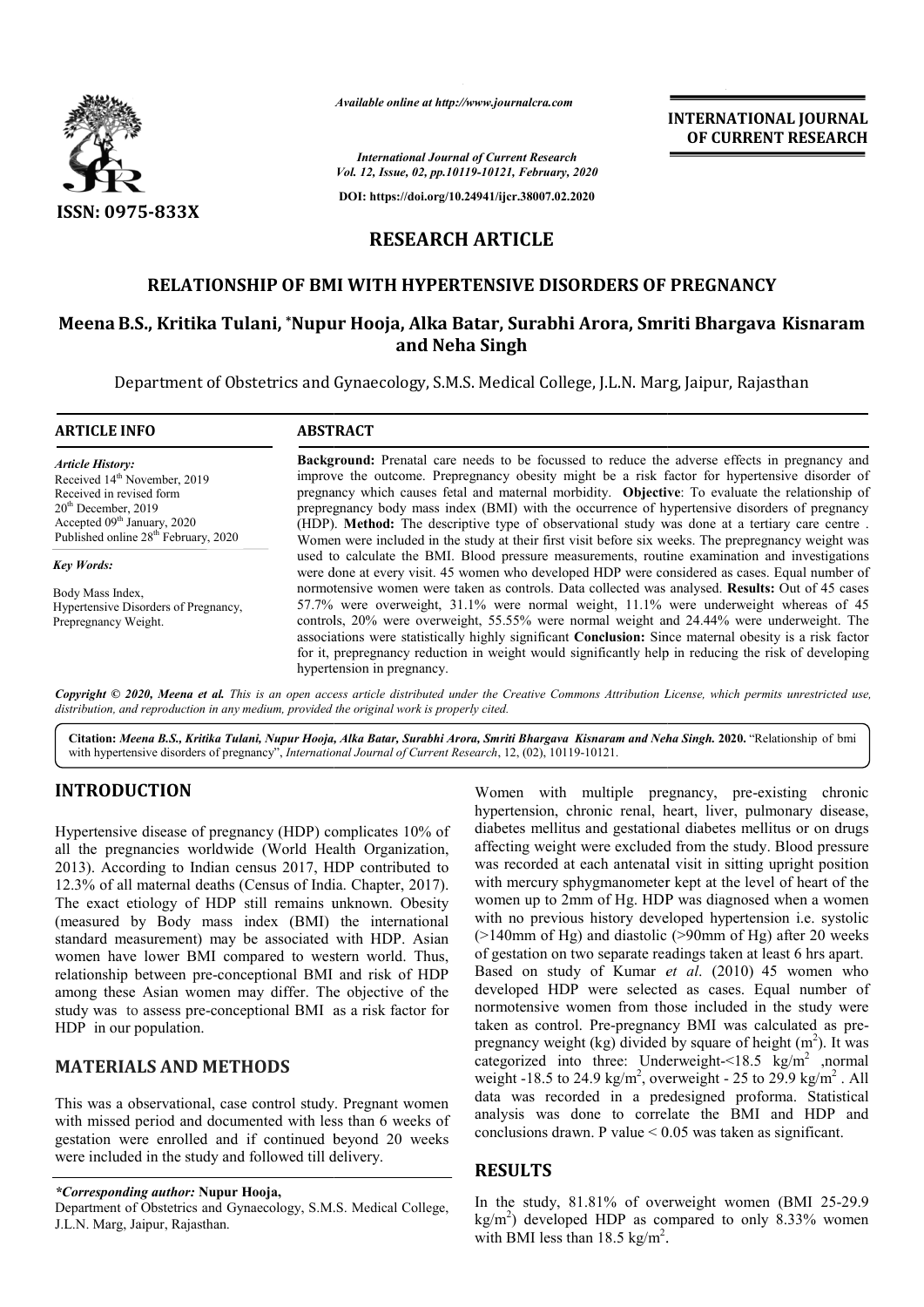| Table 1. Correlation of Hypertensive Disorders of Pregnancy with Body Mass Index |  |  |
|----------------------------------------------------------------------------------|--|--|
|                                                                                  |  |  |

| ΒP               | BMI (kg/m <sup>2</sup> ) |               |              | Mean $\pm$ SD    |
|------------------|--------------------------|---------------|--------------|------------------|
|                  | < 18.5                   | 18.5-24.9     | 25-29.9      |                  |
|                  | $n=12$                   | $n=4.5$       | $n - 33$     |                  |
| <b>HDP</b>       | $1(8.33\%)$              | $17(36.96\%)$ | 27(81.81%)   | $24.67 \pm 2.47$ |
| Normotensive     | 11(91.67%)               | 28(62.22%)    | $6(18.18\%)$ | $21.92 \pm 4.15$ |
| P value= $0.001$ |                          |               |              |                  |

#### **Table 2. Correlation of BMI With Severity of HDP**

| Severity   | BMI $(kg/m^2)$           |              |             | Total $(n=45)$ |
|------------|--------------------------|--------------|-------------|----------------|
|            | <18.5                    | 18.5-24.9    | 25-29.9     |                |
|            | $n=1$                    | $n=17$       | $n=27$      |                |
| Mild HDP   | $\overline{\phantom{a}}$ | $9(52.94\%)$ | 14 (51.85%) | $23(51.11\%)$  |
| Severe HDP | $100\%$                  | 8 (47.05%)   | 13 (48.15%) | 22 (48.89%)    |

p-value=0.584

**Table 3. Correlation of BMI With Categories of HDP**

|              |           | $BMI$ (kg/m <sup>2</sup> ) |              |
|--------------|-----------|----------------------------|--------------|
|              | < 18.5    | 18.5-24.9                  | 25-29.9      |
|              | $n=1$     | $n=17$                     | $n=27$       |
| Hypertension | $(100\%)$ | 6(35.29%)                  | $1(3.70\%)$  |
| Preeclampsia | -         | $10(58.82\%)$              | 23 (85.18%)  |
| Eclampsia    | -         | $1(5.88\%)$                | $3(11.11\%)$ |
|              |           |                            |              |

p-value=0.003

Of the 45 women with HDP, 60% were overweight, mean BMI  $24.67 \pm 2.47$  kg/m<sup>2</sup> as compared to only 18.18% among normotensive women, mean BMI  $(21.92 \pm 4.15 \text{ kg/m}^2)$ . All findings were statistically significant, p-value 0.001. Table 1 Severe HDP (blood pressure ≥160/100 mmHg) was observed in 48.15% of women with BMI between 25 to 29.9kg/m<sup>2</sup> as compared to 47.05% in women with BMI 18.5 to 25 kg/m<sup>2</sup> though this difference was not statistically significant Table 2. All women were enrolled in our study at the time of confirmation of pregnancy. They were under regular follow-up and blood pressure was under control. Those who did develop severe HDP had it only in the later weeks of pregnancy. Progression of HDP was correlated with BMI. Among women with BMI >25, 85.18% developed preeclampsia and 14.81% developed eclampsia whereas in women with BMI 18.5 to 25, only 58.82% developed preeclampsia and only 5.88% developed eclampsia. These results were all statistically significant (p-value of 0.003) Table 3

### **DISCUSSION**

Obesity is associated with physiologic and metabolic alterations. Adipose tissue is a hormonally active tissue which produces certain adipokines and cytokines. These mediators have been associated with HDP (Driul, 2008). The advantage of using BMI rather than the weight alone is that it is since it is height dependent, the tall and short people of similar proportion have a similar BMI. Similar to our findings, Kazemian *et al*. (2014) also observed that women who were obese before becoming pregnant were more likely to develop HDP compared with those who had normal prepregnancy BMI. Bodnar *et al.* (2005) studied that HDP risk rose strikingly from a BMI of 15 to 30  $\text{kg/m}^2$ . Compared with women with a BMI of 21, the adjusted risk of preeclampsia doubled at a BMI of 26 (odds ratio 2.1) and nearly tripled at a BMI of 30. We observed that severe HDP was associated with higher BMI. Bodnar *et al*. (2005) too observed that as compared to women with BMI 20, women with BMI 25 to 29.9  $\text{kg/m}^2$  had a odds ratio of 1.7 for severe HDP.

Catov *et al* found that 22% of severe PE was associated with the presence of obesity and overweight. We observed more progression of HDP to preeclampsia and eclampsia in obese women than others. Obesity is associated with increased levels of lipids, cholesterol, triglyceride levels. These lead to increased oxidative stress which causes greater endothelial dysfunction leading to preeclampsia and worsonening (Driul, 2008).

### **Conclusion**

There was a strong relationship of Obesity and HDP. Higher occurrence of hypertensive disorders of pregnancy was observed in women with higher body mass index. Also the severity was more and the disease progression to preeclampsia and eclampsia was also more in obese women.

### **Key Points**

- Hypertensive disorders of pregnancy contributes significantly to maternal and fetal morbidity and mortality.
- Management of HDP is usually done at secondary prevention level which includes early detection and screening. However, the aim should be weight reduction in pre-conceptional period to decrease the risk of developing **HDP**

### **Conflict of Interest –**None

**Funding** - None

### **REFERENCES**

- Bodnar LM, Ness RB, Markovic N, Roberts JM. 2005. The risk of preeclampsia rises with increasing prepregnancy body mass index. *Ann Epidemiol*. 15(7):475–482.
- Catov Janet M, Roberta B Ness, Kevin E Kip, Jorn Olsen, 2007. Risk of early or severe preeclampsia related to preexisting conditions, International Journal of Epidemiology*,*